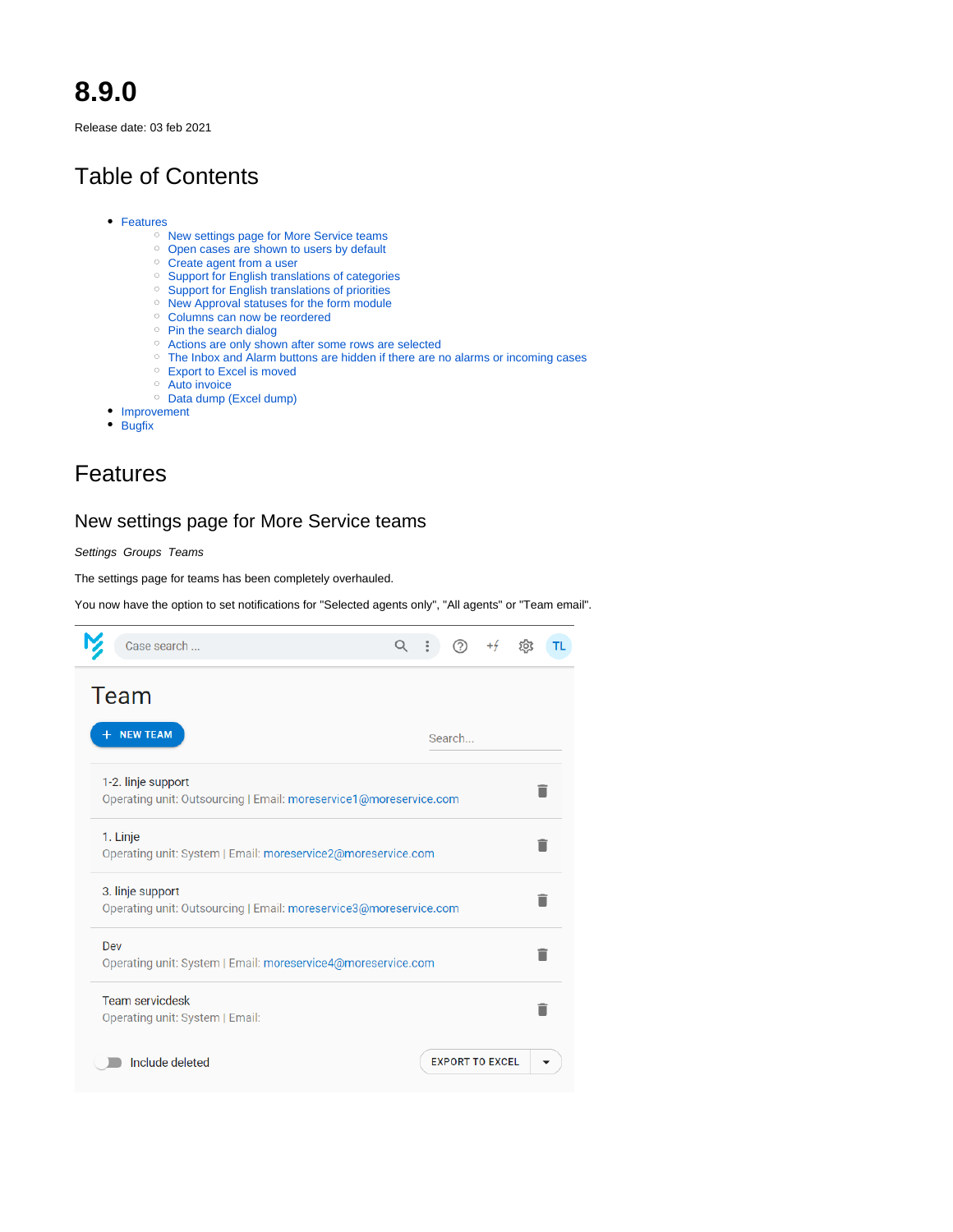## Open cases are shown to users by default

More Service Portal Cases

In the More Service Portal, "My open cases" are now shown as default.



### <span id="page-1-0"></span>Create agent from a user

Settings User accounts & Roles Users

You can now create a corresponding agent from a user in More Service.

|                        | 1.11                          |                                    |                         | 111                                          |                                    |
|------------------------|-------------------------------|------------------------------------|-------------------------|----------------------------------------------|------------------------------------|
| Name                   | <b>Test Testen</b>            | ×                                  | Agent                   | た                                            | $\times$                           |
| Username               | 10153-test                    | <b>RESET MORE SERVICE PASSWORD</b> | First name              | <b>Test</b>                                  |                                    |
| Email                  | Test@test.no                  |                                    | Last name               | Testen                                       |                                    |
| Phone                  | 9988776655                    |                                    | Username                | $\left\vert \cdots\right\vert$<br>10153-test | <b>RESET MORE SERVICE PASSWORD</b> |
| Mobile phone           | 556677888                     |                                    | Email                   | Test@test.no                                 |                                    |
| <b>Customer search</b> |                               | 10                                 | Phone                   | 9988776655                                   |                                    |
| Customer               |                               | $\checkmark$                       | Language                | English                                      | $\checkmark$                       |
| Manager                |                               | $\sim$                             | Department              | System                                       | $\checkmark$                       |
|                        | Employee No                   |                                    | Default team            |                                              | $\checkmark$                       |
| Other                  | <b>VIP</b><br>Invoice<br>Γl   | <b>YELLOW PAGES</b>                | Search team             |                                              | Ð                                  |
|                        | $\blacktriangledown$<br>Agent |                                    | User rights             | Admin                                        | $\checkmark$                       |
| Additional information |                               |                                    | Search role             |                                              | $\checkmark$                       |
|                        |                               |                                    | Company                 | Search                                       | x                                  |
|                        |                               |                                    | More                    |                                              | <b>EXCHANGE</b><br>SIGNATURE       |
| Asset                  |                               | $\checkmark$                       |                         |                                              |                                    |
|                        |                               |                                    | <b>CREATE AND CLOSE</b> | <b>CREATE</b><br><b>DELETE</b>               |                                    |
| <b>SAVE AND CLOSE</b>  | <b>SAVE</b><br><b>DELETE</b>  |                                    |                         |                                              |                                    |
|                        |                               |                                    |                         |                                              |                                    |

## <span id="page-1-1"></span>Support for English translations of categories

Settings Service Desk Categories

A field for English translations has been added for categories.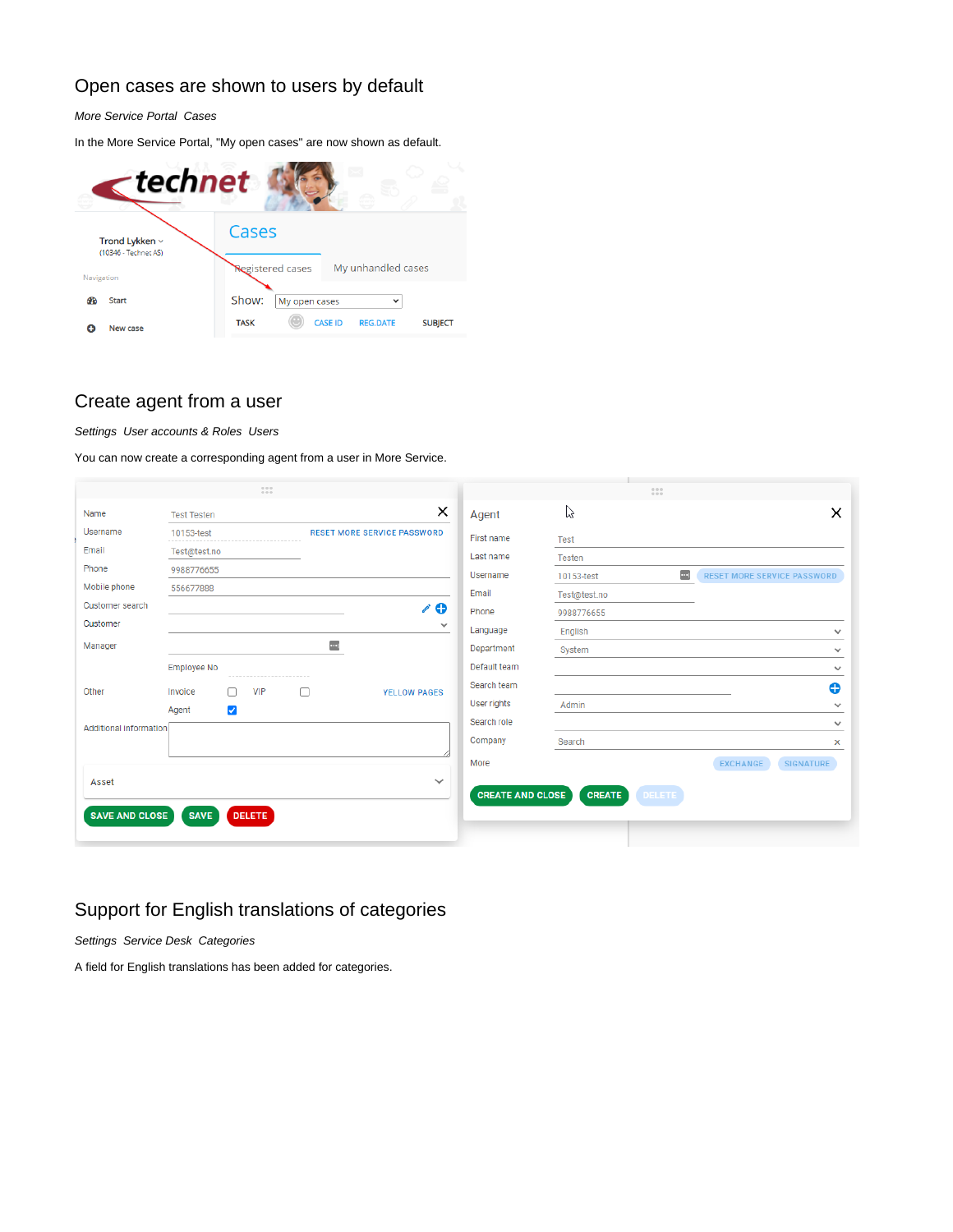| + NEW                                        |                                                                |              |     |                  |
|----------------------------------------------|----------------------------------------------------------------|--------------|-----|------------------|
| Id<br>Name                                   |                                                                | Department   | All | Show on user web |
| Bestilling<br>9                              | System                                                         |              |     | $\star$          |
|                                              | $\begin{smallmatrix} 0 & 0 & 0 \\ 0 & 0 & 0 \end{smallmatrix}$ |              |     | $\star$          |
| Name                                         | <b>Bestilling</b>                                              | ×            |     | $\star$          |
| Name (English)<br>Applies to all departments | Order                                                          |              |     | $\star$          |
| Applies to all incident types                |                                                                |              |     | $\star$          |
| Show on user web                             | ✓                                                              |              |     | $\star$          |
| Select                                       |                                                                | $\checkmark$ |     |                  |
| Department                                   | System                                                         | ×            |     | $\star$          |
| Select                                       |                                                                | $\checkmark$ |     | $\star$          |
| Incident type                                | Tjeneste                                                       | ×            |     |                  |

# <span id="page-2-0"></span>Support for English translations of priorities

#### Service Desk Overview

English translations were already available but did not show in Service Desk Overview. This has now been fixed.

Priority

M,

 $0$  High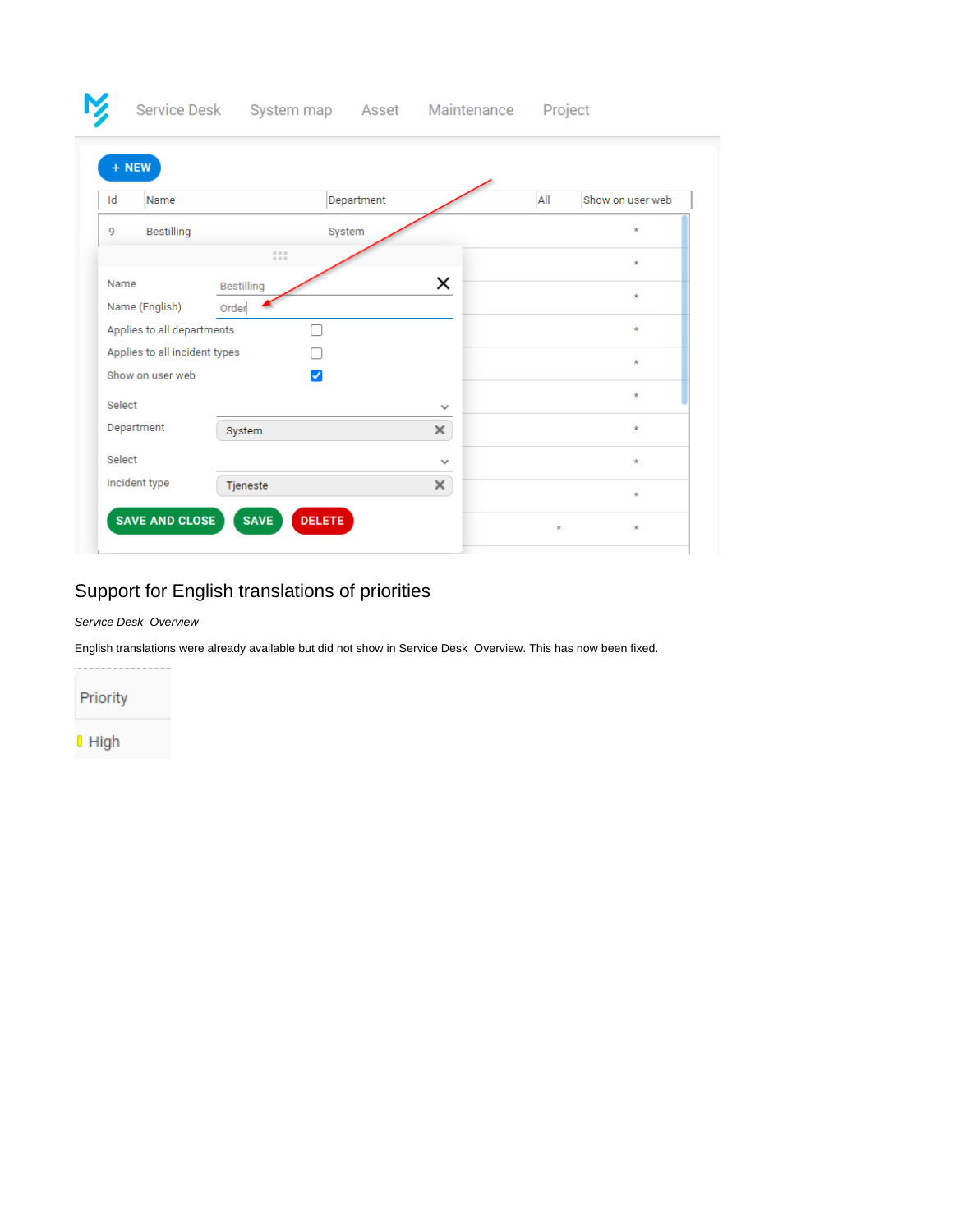| + NEW               |                |              |              |
|---------------------|----------------|--------------|--------------|
| Level               | Name           |              |              |
| 5                   | Avventer       |              |              |
| 1                   | Haster         |              |              |
| $\overline{2}$      | Høy            |              |              |
|                     |                |              |              |
| Name                | Høy            | ×            | $1/6$ av $7$ |
| Name (English)      | High           |              |              |
| <b>Select Level</b> | $\overline{2}$ | $\checkmark$ |              |
| <b>Select Color</b> | Yellow         | v            |              |

## <span id="page-3-0"></span>New Approval statuses for the form module

#### Settings Service Desk Status

New statuses have been added that are hidden to the user before the new upcoming More Service Portal is implemented. They will be available for use if the form approval flow is activated.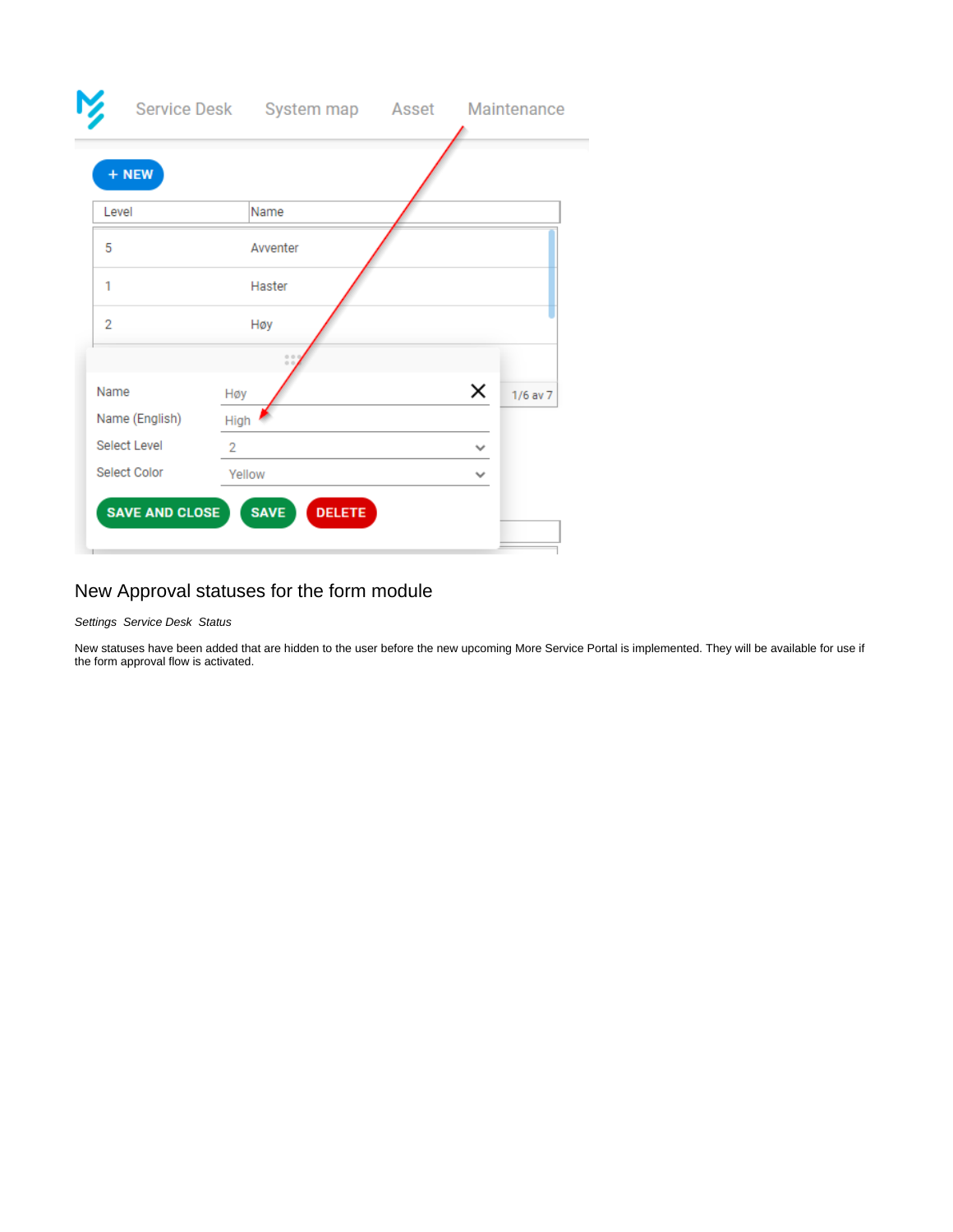| NEW                           |          |                |         |        |
|-------------------------------|----------|----------------|---------|--------|
| Name                          |          | Systemstatus   | Waiting | Solvec |
|                               |          | 0.0.0<br>0.0.0 |         |        |
| Name                          | Godkjent |                |         | ×      |
| Name (English)                | Approved |                |         |        |
| Type                          | Waiting  | $\Box$         |         |        |
|                               | Solved   | □              |         |        |
|                               | Closed   |                |         |        |
|                               | Proposal | □              |         |        |
| Applies to all departments    |          |                |         |        |
| Applies to all incident types |          |                |         |        |
| Select                        |          |                |         |        |
| Department                    | System   |                | ×       |        |
| Select                        |          |                |         |        |
| Incident type                 | Endring  |                | ×       |        |
|                               | Tjeneste |                | ×       |        |

## <span id="page-4-0"></span>Columns can now be reordered

Service Desk Overview

Reordering the columns in the case overview is now possible. You can drag and drop between the different columns to arrange it as you like.

<span id="page-4-1"></span>Pin the search dialog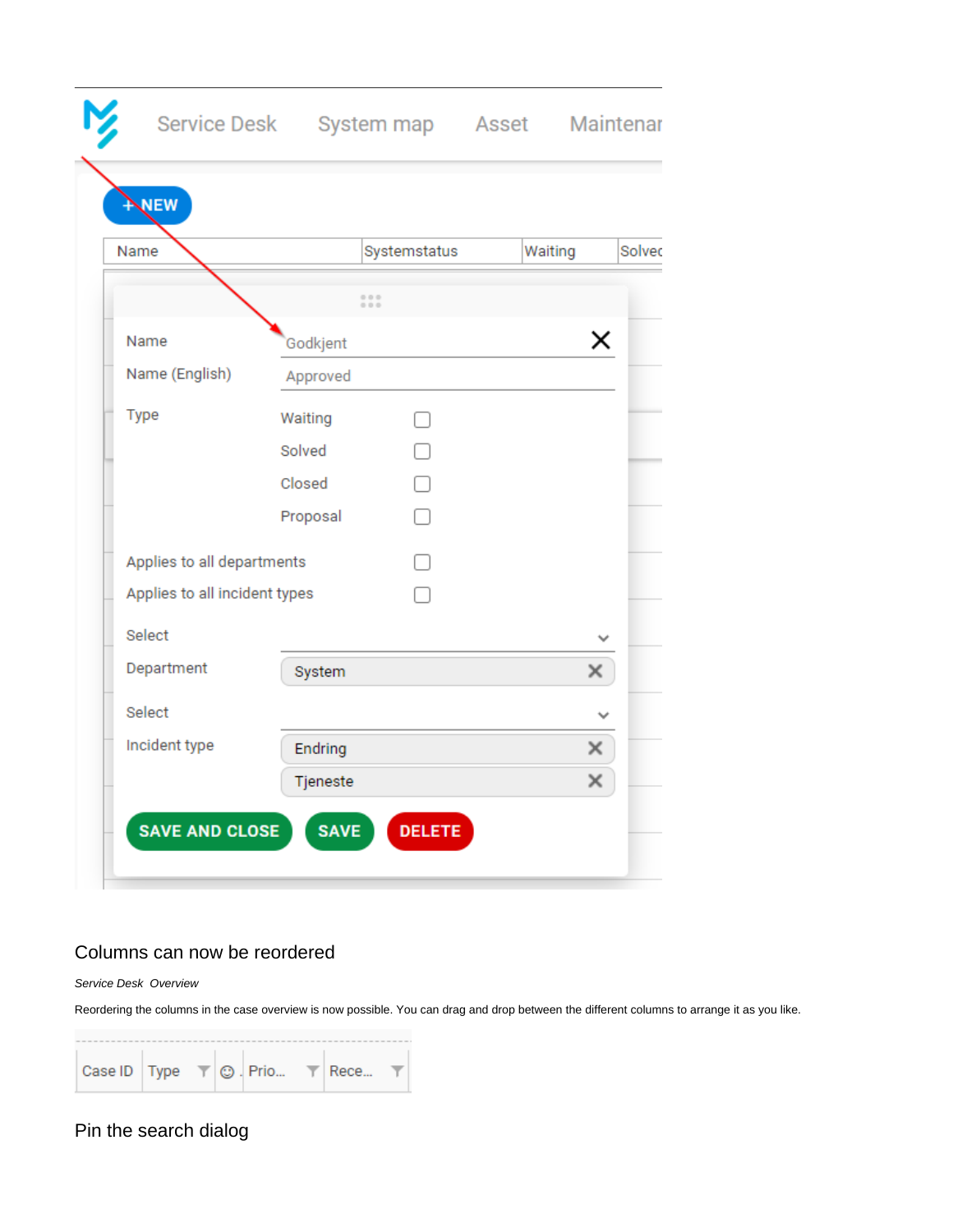#### Top menu Search

A pin icon has been added to leave the search dialog open when clicking the search results.



### <span id="page-5-0"></span>Actions are only shown after some rows are selected

Service Desk Overview



<span id="page-5-1"></span>The Inbox and Alarm buttons are hidden if there are no alarms or incoming cases

Service Desk Overview



## <span id="page-5-2"></span>Export to Excel is moved

Service Desk Overview

"Export to Excel" is moved from the action button to the button with the three dots.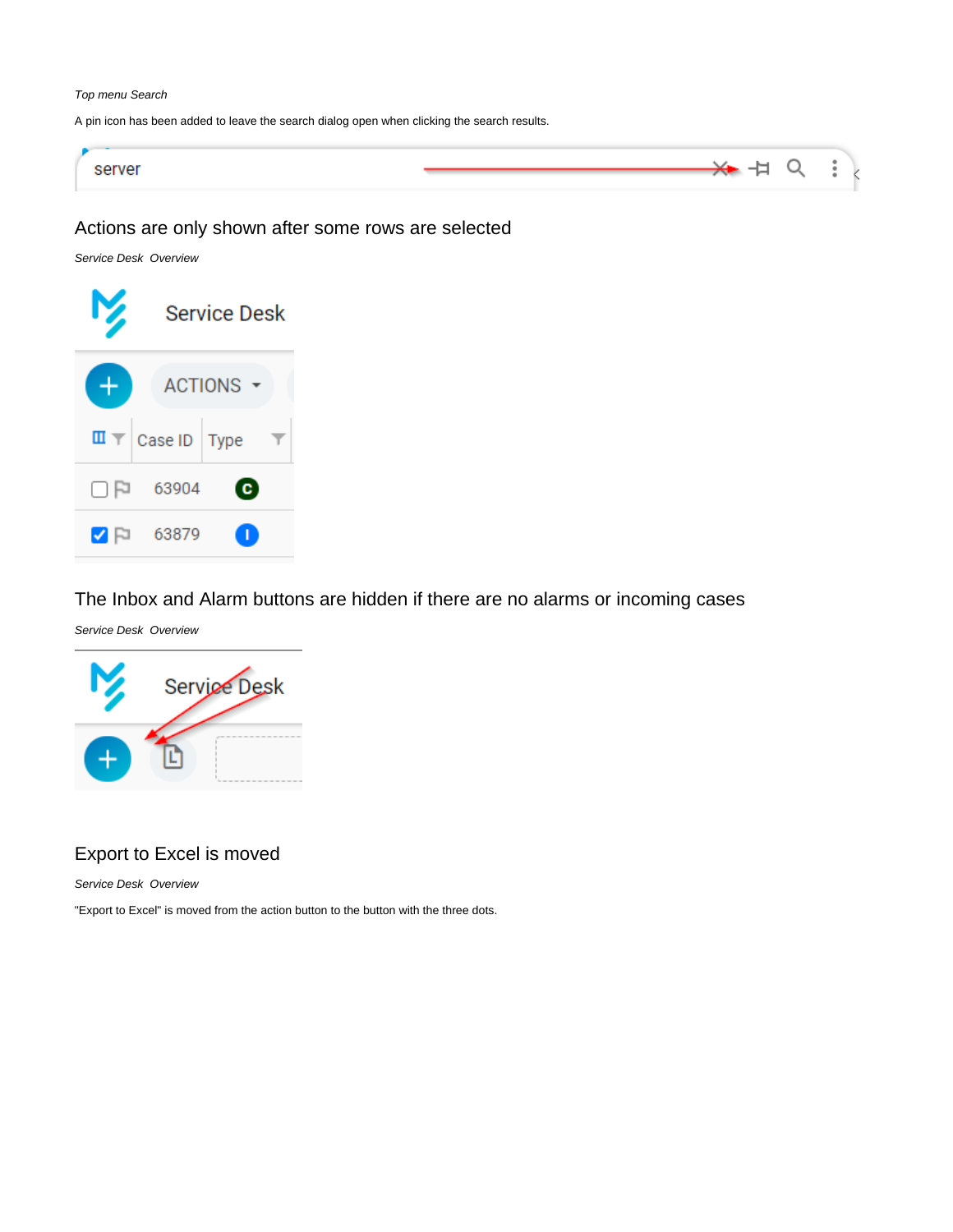

### <span id="page-6-0"></span>Auto invoice

Settings Service Desk Case template

A checkbox is now available named "Auto invoice". This ensures that the case logs will be invoiced for cases using this template.

| Case template             |  |              |
|---------------------------|--|--------------|
| Incident type<br>Tjeneste |  |              |
| Name<br>Malnavn [\$]      |  |              |
| Description               |  |              |
| Column1                   |  |              |
| Log                       |  |              |
| Solution                  |  |              |
| Time consumption<br>00:00 |  | Auto invoice |

## <span id="page-6-1"></span>Data dump (Excel dump)

Service desk Reports

- Column adjustments for the SLA columns
- Added "Department" as a new column. This contains the contents of the Active Directory property "Department".

# <span id="page-6-2"></span>Improvement

When editing forms from the More Service Portal, the menus are no longer visible.